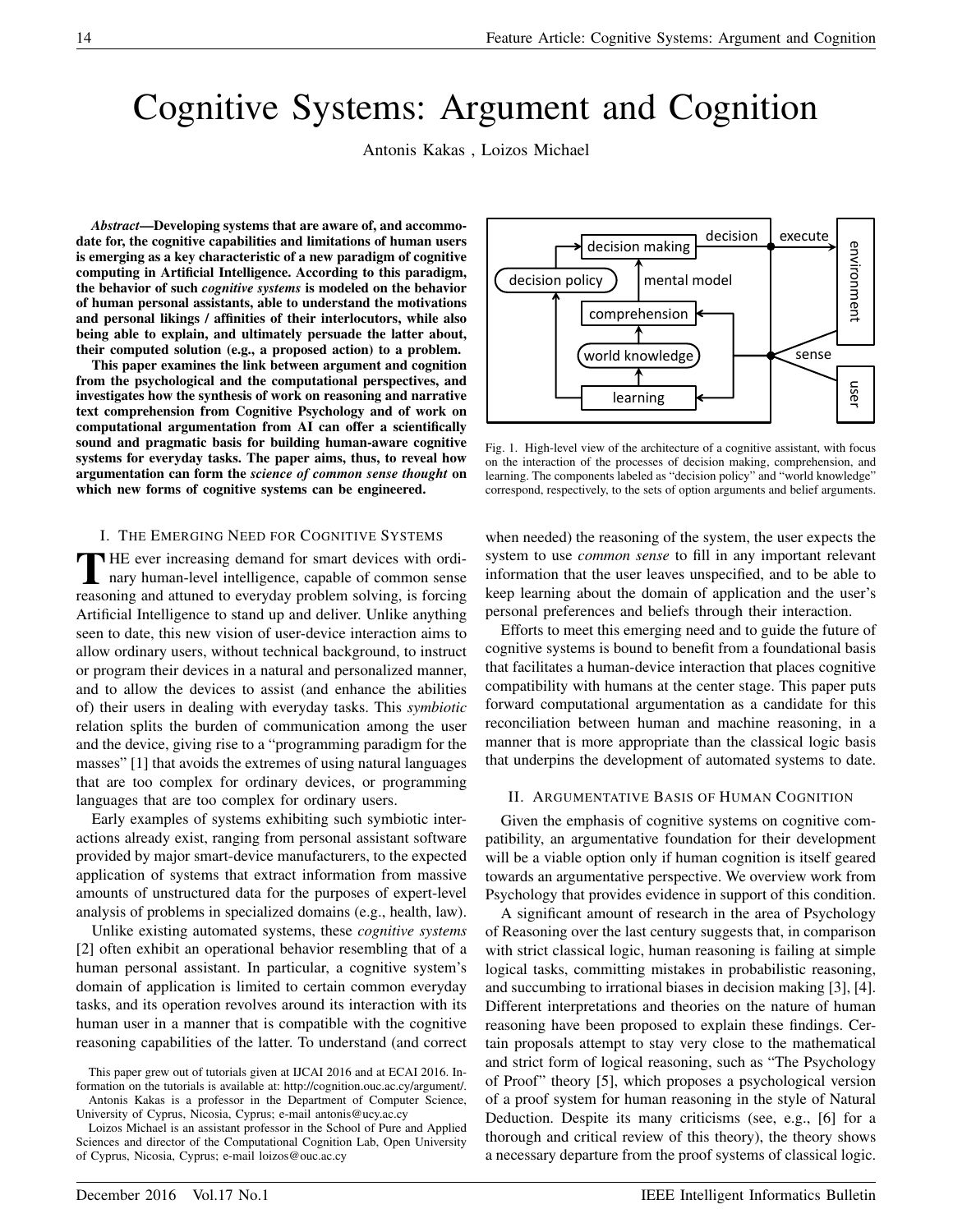More importantly, the theory implicitly indicates that human reasoning is linked to argumentation, since proof systems like Natural Deduction are known to have a natural argumentative interpretation [7]. Other proposals (see, e.g., [8]) completely abandon any logical form for human reasoning, treating it as the application of specialized procedures, invoked naturally depending on the situation in which people find themselves.

Earlier work demonstrated empirically that humans perform with significant variation in successfully drawing conclusions under different classical logic syllogisms [9]. The study of the Psychology of Syllogisms [10]–[12] proposes that humans use mental models to guide them into drawing inferences, which foregoes the "absolute and universal" validity of the inferences supported by reasoning based on truth in all possible models of the premises. Instead, a mental model captures reasoning based on the *intended interpretation* of the premises, and corresponds to a suitable situation model, much like what humans construct when processing or comprehending a narrative [13], [14].

In a modern manifestation of this perspective in the context of Computational Logic in AI [15], it is argued that structures like mental models are a useful way to capture various features of human reasoning, not least of which its defeasible nature. Building mental models can be seen as building arguments to support an intended interpretation of the evidence currently available, by combining them with general rules of common sense knowledge that people have acquired. The mental model approach to deduction can, then, be reconciled with the view of reasoning through inference rules, while the defeasible nature of reasoning follows from the defeasible nature of arguments.

In addition to the plethora of psychological findings that are consistent with, and indicative of, an argumentative interpretation of human reasoning, some more recent work from the Psychology of Reasoning provides further explicit evidence in support of this position [16]. Supported by the results of a variety of empirical psychological experiments, the authors of that work propose that human reasoning is a process whereby humans *provide reasons* to accept (or decline) a conclusion that was "raised" by some incoming inference of the human brain. The main function of human reasoning, then, is to lay out these inferences in detail, and to form possible arguments that will produce the final conclusion, in a way characterized by the awareness not just of the conclusion, but of an argument that justifies accepting that conclusion. Through the process of human reasoning, therefore, people become able to exchange arguments for assessing new claims, and the process of human reasoning becomes, effectively, a process of argumentation.

Experiments carried out to test how humans form, evaluate, and use arguments, suggest that humans produce "solid" arguments when motivated to do so; i.e., in an environment where their position is challenged. If unchallenged, the arguments initially produced can be rather naive, until counter-arguments or opposing positions are put forward, at which point humans produce better and well-justified arguments for their position by finding counter-arguments (i.e., defenses) to the challenges. For example, in experiments where mock jurors were asked to reach a verdict and then were presented with an alternative one, it was observed that almost all of them were able to very quickly find counter-arguments against the alternative verdict,

The experimental results indicate that automating human reasoning through argumentation can follow a model of computation that has an *"on-demand"* incremental nature. Such a model of computation is well-suited in a resource-bounded problem environment, and more generally for the development of cognitive systems under the personal assistant paradigm.

Overall, work from Psychology has exposed some *salient features* of human reasoning directly related to argumentation: *(i)* handling of contradictory information, by acknowledging the defeasible nature of knowledge; *(ii)* drawing of tentative conclusions, which are revised in the presence of more information; *(iii)* awareness not only of a conclusion, but also of its justification; *(iv)* "on demand" / dialectical reasoning that defends challenges as they arise; *(v)* use of a single intended mental model, while accommodating common and individual biases across humans. Collectively, these features suggest that argument is native to human reasoning, and, consequently, that argumentation can offer a unified perspective of empirical psychological evidence on the nature of human reasoning.

## III. COMPUTATIONAL ARGUMENTATION IN AI

Efforts to formalize human reasoning in terms of an argumentation theory can be traced back to the work of Aristotle and his notion of "dialectic argument". Until rather recently, argumentation was primarily studied from a philosophical and / or a psychological perspective. These works [17]–[19] have helped generate a new interest on the study of argumentation within the field of AI, with motivation coming from both *(i)* the desire to have intelligent systems with human-like defeasible (or non-monotonic) reasoning, and belief revision capabilities in the face of new information [20], [21], as well as *(ii)* the study of the dialectic nature of reasoning in various areas of human thought, such as rhetoric and legal reasoning [22]–[26].

The early 1990s saw the introduction of *abstract argumentation* [27], where arguments are considered as formal entities separate from the particular context in which they arise, and are viewed only in terms of their syntactic and semantic relationships. This view emerged from work [28], [29] showing that argumentation could capture most of the existing nonmonotonic logical frameworks, and, hence, provide a uniform way to view the aspect of defeasibility in human reasoning.

An abstract argumentation framework is defined as a tuple  $\langle A, R \rangle$ , where A is a finite set of arguments and R is a binary (partial) relation on A, called the *attack relation* on A. This attack relation is lifted to subsets of arguments, so that a subset A of  $A$  attacks another subset  $B$  of  $A$  if and only if there exists  $a \in A$  and  $b \in B$  such that a attacks b; i.e.,  $(a, b) \in \mathcal{R}$ . One is then concerned with the problem of building "good quality" or *acceptable* argument subsets  $\Delta \subseteq \mathcal{A}$  that "defend against" or attack back all possible argument subsets that attack  $\Delta$ , and which constitute, therefore, counter-arguments to  $\Delta$ .

A general way to formulate a notion of acceptability is the dialectical definition that an argument subset  $\Delta$  is acceptable if and only if any argument subset A that attacks  $\Delta$  is attacked back by some argument subset D (i.e., D defends  $\Delta$  against A) that is, itself, "acceptable with respect to  $\Delta$ ". There are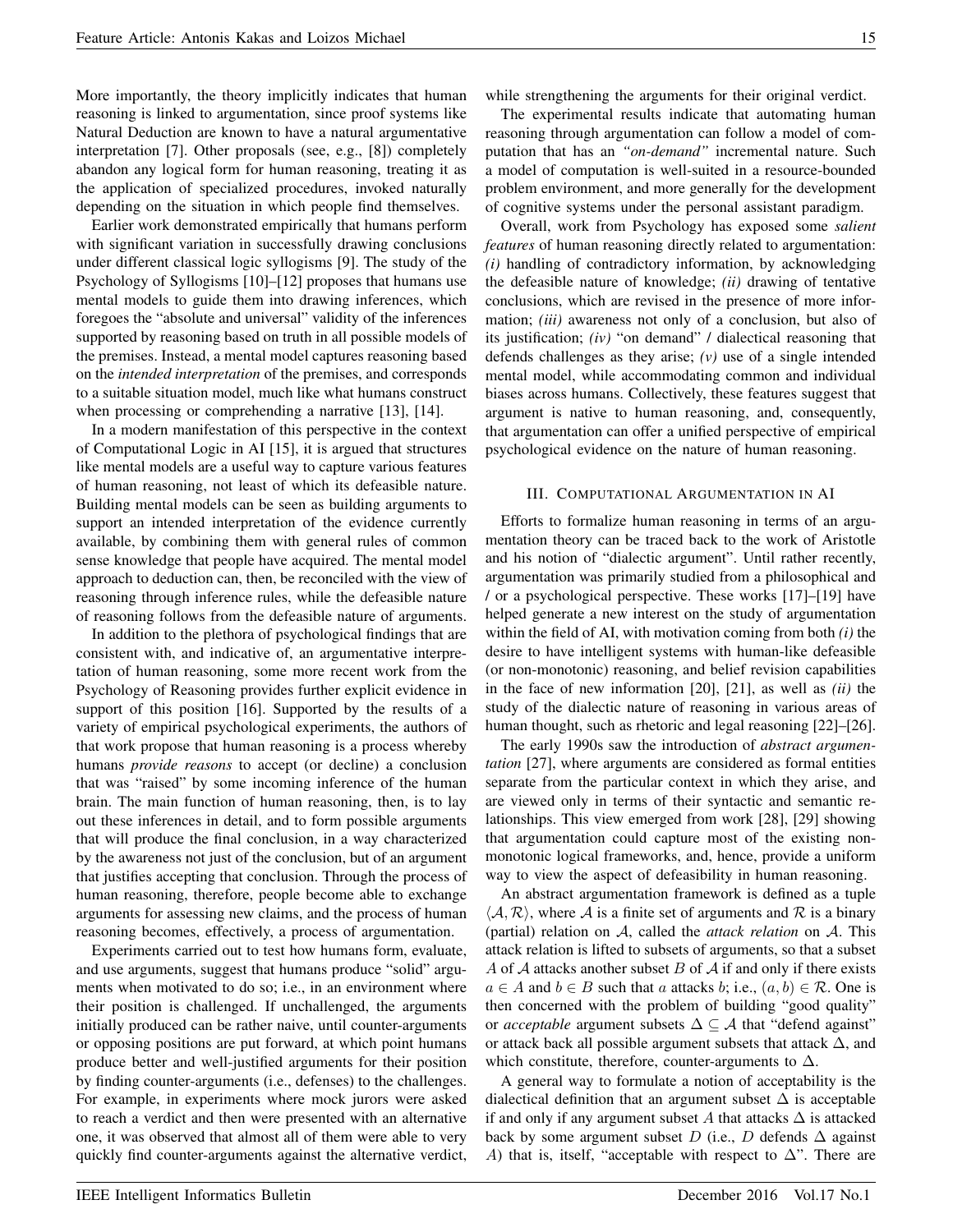several different ways to offer a precise formulation of what is meant by the condition that  $D$  is acceptable with respect to  $\Delta$ , such as: *(i)* that D is simply a subset of  $\Delta$ , which gives rise to the admissibility semantics of argumentation, or *(ii)* that D is (eventually) an argument subset that is not attacked by any other argument subset (and is, hence, globally undisputed), which gives rise to the grounded semantics of argumentation.

This simple, yet powerful, formulation of argumentation has been used as the basis for the study and development of solutions for different types of problems in AI [30], [31]. In particular, it forms the foundation for a variety of problems in multi-agent systems (see, e.g., the workshop series "ArgMAS: Argumentation in Multi-Agent Systems") where agents need to exhibit human-like autonomy and adaptability. Recently, the area of *argument mining* (see, e.g., [32] for an overview) aims to provide an automatic way of analysing, in terms of formal argumentation frameworks, human debates in social media, even by identifying relations that are not explicit in text [33].

In many of the application domains above, a realization of abstract argumentation is used where the attacking relation is materialized through a priority or preference relation between conflicting arguments. Such *preference-based argumentation* frameworks consider more preferred arguments to be stronger than, and thus to attack, less preferred arguments, but not viceversa. Preferences can be derived naturally from the particular domain of application, capturing general or contextual aspects of the domain, or biases and beliefs of individual agents.

More recently it has been shown that even classical logical reasoning, as found in formal mathematics, can be captured in terms of abstract argumentation [7]. In such an *argumentationbased logic*, logical entailment of some conclusion is obtained through the existence of an acceptable argument supporting the conclusion and the absence of acceptable arguments that support any contrary conclusion. This suggests that argumentation need not be approached as a substitute for classical logic, but as an extension thereof that is appropriate for reasoning both with consistent premises but also with inconsistent ones.

The aforementioned studies of argumentation in AI show that computational argumentation has the capacity to address the salient features of human reasoning that have been pointed out by empirical psychological studies. Argumentation offers a natural form of reasoning with contradictory information, by supporting arguments for conflicting conclusions, and handling the retraction of tentative conclusions whenever new stronger arguments emerge. Furthermore, argumentation gives a form of reasoning that is based on an intended mental model that comprises the conclusions that are supported by the strongest available arguments, and provides explicit justifications in support of that intended model. Lastly, argumentation explicitly adopts "on demand" reasoning through a dialectical definition of acceptability, while its preference-based realization readily accommodates for human biases and individual beliefs.

## IV. ARGUMENT AND HUMAN DECISION MAKING

Having offered evidence for the capacity of computational argumentation to capture the salient features of human reasoning, we turn our attention to how argumentation can be utilized in the development of cognitively-compatible systems.

An important subclass of cognitive systems will be that of *cognitive assistants* that help their human users take decisions in everyday tasks: which restaurant to visit for some occasion, when to schedule a meeting, or how to handle an information overload on a social network. Despite appearing relatively simple when compared with the complex optimization problems that conventional computing systems solve, these everyday decision-making problems come with their own challenges.

Any systematic and principled attempt at developing cognitive assistants needs to account for several characteristics of human decision-making that have been exposed by work in Cognitive Psychology: departure from the formal decision theory and influence by biases (e.g., earliest information, similar past decisions, group conformity), consideration of individual preferences and predispositions, minimal initial evaluation of the options and additional evaluation as the need arises.

Beyond ensuring cognitive compatibility, one must also account for pragmatic considerations. Decision-making is rarely an isolated process, and the arrival of extra or revised information in an *open and dynamic environment* may affect decisionmaking by: offering new options (e.g., a new restaurant just opened up); rendering existing options (physically) inapplicable (e.g., the boss cannot meet after 11:00am); or revealing updated values for options (e.g., an online community that the user had enjoyed following started using offensive language).

The *challenge of building cognitive assistants* resides, thus, in being able to coherently operate at three levels: *(L1)* represent information akin to the user's general motivations and desires, and the system's beliefs of the state of the world at the time when decisions will be effected; *(L2)* offer explanations / justifications of the proposed decision that are meaningful to the user; *(L3)* participate in a dialectic debate process to either persuade the user of the proposed decision, or to revise it.

The natural solution that argumentation offers for level *(L2)* and level *(L3)* has been utilized in several works in AI dealing with decision-making in contexts ranging from legal decisions to informal human-like decisions by autonomous agents [34]– [39]. These works generally fall within the particular realization of preference-based argumentation, which also points to how argumentation can offer a solution for level *(L1)*, as well.

In an argumentation framework for a certain decision problem, each option is supported by one or more arguments. The structure of these *option arguments* can be represented simply by a tuple  $\langle opt, val, bel \rangle$ , where *opt* is the supported option, *val* is a set of user values (e.g., needs, motivations, desires) that the option and / or the argument serve, and *bel* is a set of beliefs that ground the argument on some information about the external world, in a manner that the cognitive assistant believes render option *opt* a possible alternative for consideration.

The values served by an argument can give a relative preference between arguments that reflects the *personal affinity* or interests that a cognitive assistant might be designed to follow. Thus, a preference between arguments  $a_i = \langle opt_i, val_i, bel_i \rangle$ and  $a_j = \langle opt_j, val_j, bel_j \rangle$  can be defined through the general schema that " $a_i$  is preferred over  $a_j$  if  $val_i \rightrightarrows val_j$ ", where  $\rightrightarrows$ is a comparison ordering amongst the different values that can be based on the personality of the human user of the cognitive assistant. By concentrating on different values or on different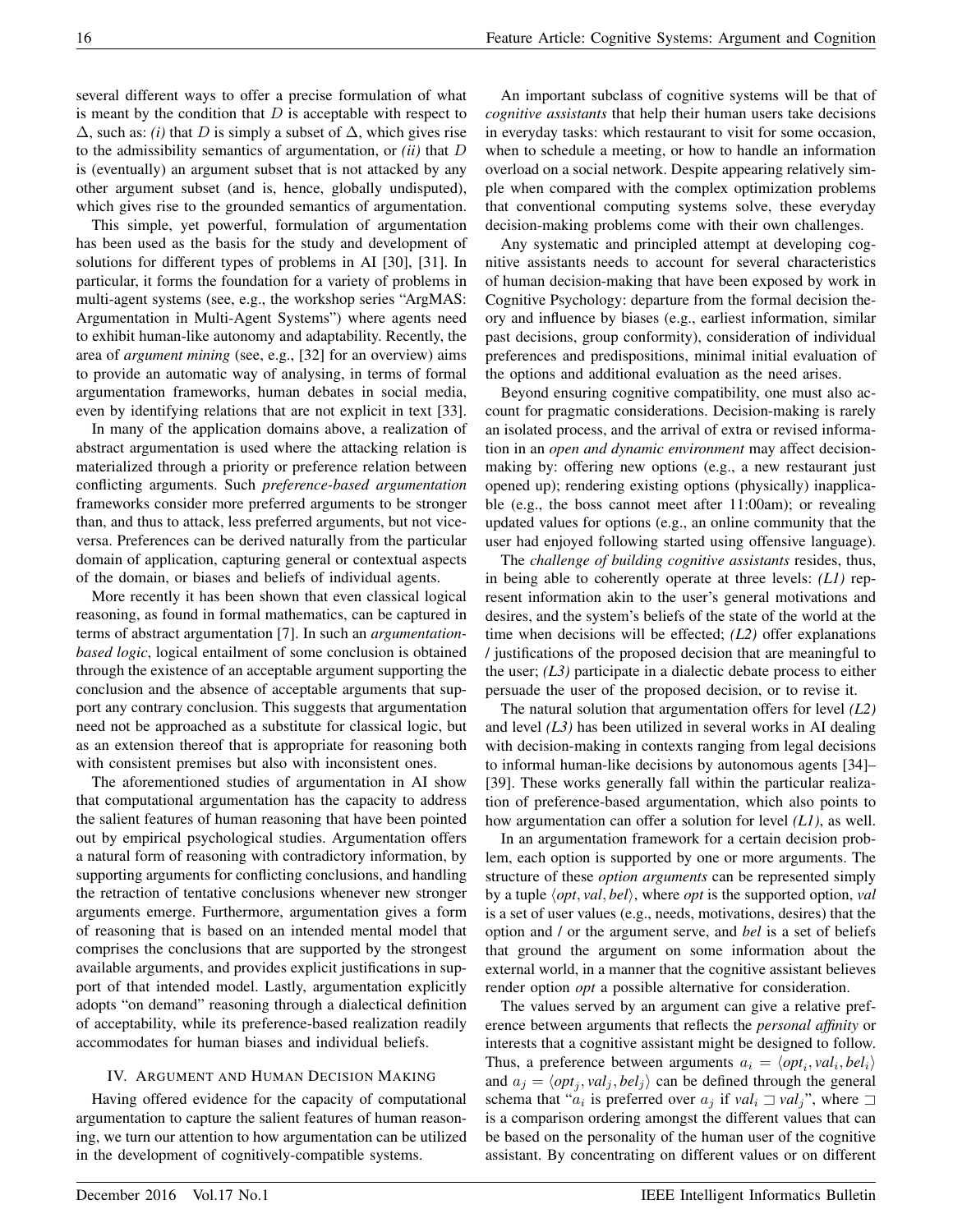comparison orderings, this simple general schema can give rise to different preferences over the same arguments, reflecting the natural variability across different contexts or different users.

In practice, human users may know heuristically from their earlier experiences the result of the evaluation of different arguments in certain situations, and hence that certain arguments are preferred over others. For example, a vegetarian may know that when having dinner outside her house, the vegetarian restaurant down town serves better her need to have a larger variety of choices, but the local market across the street offers a cheaper and faster choice. Instead of having to recompute her preferences based on her values for the two options, she might choose to simply state that when she is in a situation  $S_{i,j}$  where she is currently at home and she has not eaten out during the past week, then she prefers the argument supporting the local market over the argument supporting the vegetarian restaurant, using the general scheme " $a_i$  is preferred over  $a_j$  if  $S_{i,j}$ ", where effectively  $S_{i,j}$  is a situation in which  $val_i \supseteq val_j$ .

The attack relation can be naturally defined from the preferences as follows: argument  $a_i$  attacks argument  $a_j$  if they support conflicting options, and  $a_i$  is not less preferred than  $a_i$ . Now, given a state S of the world, one can compute (under a chosen argumentation semantics) the acceptable arguments among those whose beliefs are compatible with S. Any option supported by an acceptable argument is a *possible* decision in S. Furthermore, a possible decision in S is a *clear* decision in  $S$  if there exist no other conflicting possible decisions in  $S$ .

To complete the picture, one must fix the choice of argumentation semantics. Given the nature of human decision-making, the natural choice for this case, and for the respective cognitive assistants, is that of the *grounded extension* semantics, which, as already discussed in the preceding section, can be derived as a special case of the dialectical definition of acceptability.

In summary, argumentation serves well as a basis for cognitive assistants that support human decision-making, offering natural solutions: *(L1)* at the representation level through the encoding of user-specific preferences and biases; *(L2)* at the decision-formation level through the incremental construction of acceptable arguments; *(L3)* at the persuasion level through the dialectic process of defending against alternative decisions.

## V. ARGUMENT AND NARRATIVE COMPREHENSION

In describing how abstract argumentation can be instantiated to support human decision-making, we have focused primarily on the role that values play in capturing the user's general motivations and desires, and have mostly side-stepped the role that beliefs play in capturing the applicability of arguments.

In the simplest case, these beliefs could be such that their compatibility against a given state of the world can be directly checked, outside the actual process of argumentation. More generally, though, the beliefs themselves are the outcome of a reasoning process, which could itself be argumentative. Thus, in addition to option arguments, the argumentation framework may also include *belief arguments*, supporting beliefs on which the option arguments rest. An option argument could, then, be potentially undercut by a belief argument that supports that the environment will not be conducive to the realization of the particular option, while a second belief argument that disputes this claim could be used to defend the option argument.

Exactly analogously to option arguments, belief arguments are evaluated against each other by means of a preference relation, which ultimately determines the attack relation between arguments. Unlike the typically user-specific preferences over option arguments, however, preferences over belief arguments naturally capture certain pragmatic considerations. These considerations derive primarily from the open and dynamic nature of the environment, which necessitates a cognitive assistant able to reason about missing information, the causal effects of actions, the passage of time, and the typical and exceptional states of the world. Belief arguments capture, then, knowledge about these aspects of the world, while preferences over belief arguments capture the commonsensical reasoning pattern that humans use to form a coherent understanding of the situation.

This type of reasoning is directly related to the process of narrative comprehension, with the coherent understanding of the situation corresponding to the intended interpretation of the narrative. During narrative comprehension, humans include in the intended interpretation information that is not explicitly present in the narrative but follows from it, explanations of why things happened as they did, links between seemingly unconnected events, and predictions of how things will evolve.

Starting with the seminal works of the Situation and Event Calculi, work in AI sought to codify the commonsense laws associated with reasoning about actions and change (RAC) in a narrative context, in terms of central problems to be solved: the frame problem of how information persists, by default, across time; the ramification problem of how actions give rise to indirect effects; the qualification problem of how action effects are blocked from materializing; the state default problem of how the world is not, by default, in some exceptional state.

Several works in AI [40]–[43] have demonstrated the natural fit of argumentation for RAC, by capturing the relevant aspects of human reasoning in terms of persistence, causal, and default property arguments, along with a natural preference relation between these different types of arguments. For example, a preference of causal arguments over conflicting persistence arguments cleanly addresses the frame problem by capturing the commonsense law of inertia that situations / information persist unless caused to change. Grounding the different types of arguments on information explicitly given in the narrative allows one to offer explanations for / against drawing certain conclusions at certain time-points or situations in the world.

Recent efforts [44] to combine an argumentation approach to RAC with empirical knowhow and theoretical models from Cognitive Psychology have led to the development of automated comprehension systems [45] that use belief arguments (under the grounded extension semantics, which we have proposed as appropriate for decision-making as well) to construct an intended mental model for a narrative, and appropriately update and maintain it in the presence of surprises and twists as the narrative unfolds. This treatment is not unlike what a cognitive assistant is expected to adopt when reasoning about its beliefs while the state of its environment unfolds over time.

Despite their predominant use to represent knowledge about the environment, belief arguments used by a cognitive assistant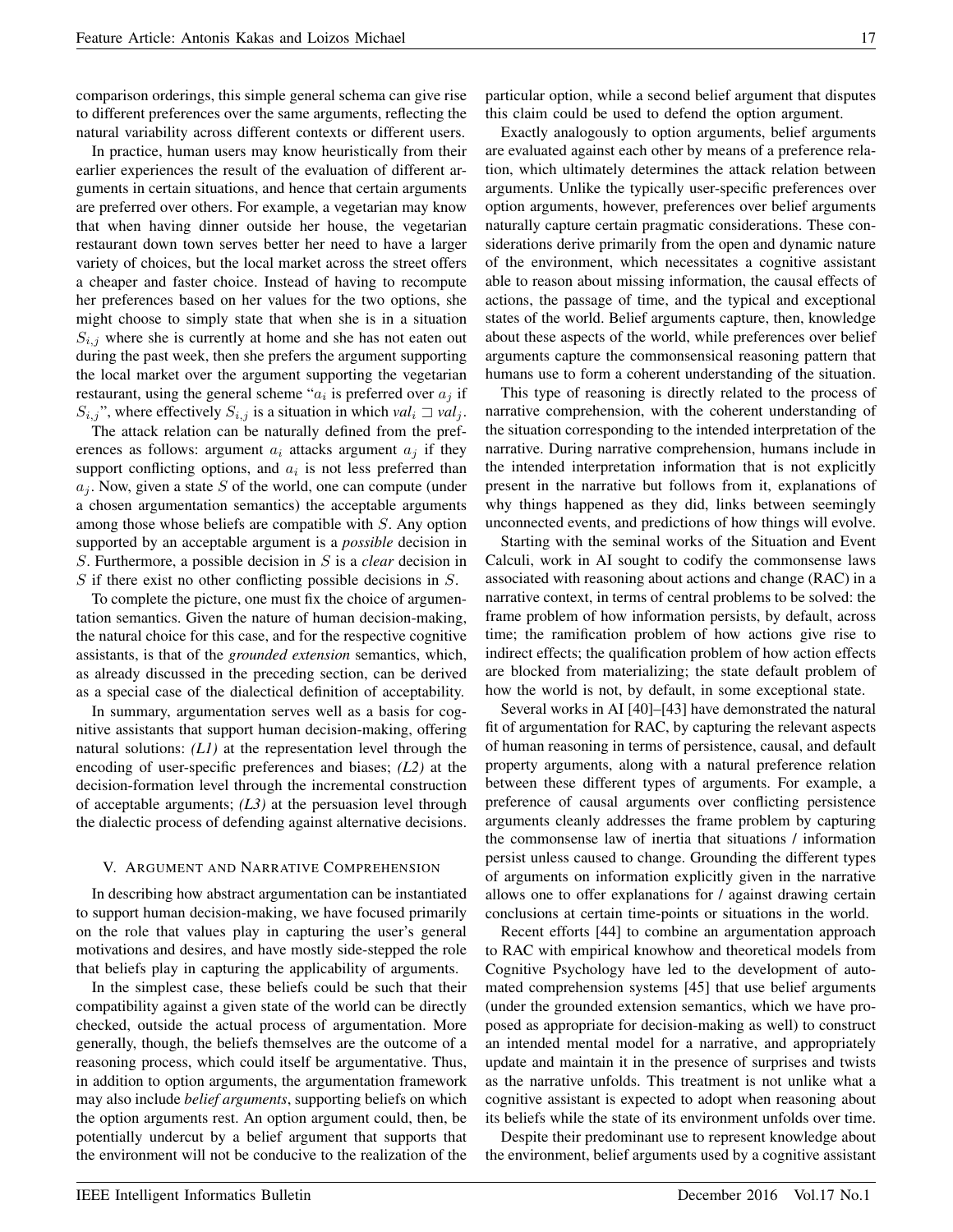cannot be decoupled from its human user. The vocabulary and terms employed to express belief arguments should be familiar, their complexity should be manageable, and the justifications they give rise to should be meaningful, all with respect to the user. For example, a cognitive assistant's appeal to the belief argument that "pyrexia is not a medical emergency" might be inappropriate if its user is not familiar with the term "pyrexia" (fever), or if its user has been close to swamps (in which case fever might be indicative of malaria). These issues tie directly back to the requirement that cognitive assistants should operate in a manner that is cognitively-compatible with their users.

In summary, the argumentation basis for human decisionmaking, as proposed in the preceding section, can be naturally extended to address, *within a single unified framework*, the related and complementary problem of narrative comprehension: *(L1)* at the representation level through the encoding of world knowledge; *(L2)* at the decision-formation level through the construction of justifications that use concepts meaningful to the user;  $(L3)$  at the persuasion level through the grounding / contextualization of decisions on the fluctuating world state.

## VI. POPULATING THE ARGUMENTATION ARENA

The acceptability semantics of computational argumentation can be effectively viewed as an *internal evaluation mechanism* for the quality of the conclusions of a cognitive assistant, with conclusions that are supported by stronger or more preferred (subsets of) arguments considered as being more pertinent than alternatives. Argumentation, however, does not provide for an analogous *external evaluation mechanism* for the quality of the cognitive assistant's arguments and preferences *in relation to* the environment. Equivalently, an argumentation framework is assumed to be populated with arguments and preferences of high external quality, and the acceptability semantics concentrates on the task of how to make a meaningful use of those.

A central means to populate an argumentation framework is through *cognitive programming* [1]. The user can volunteer, either during an initial familiarization period, or dialectically in response to a failure to be persuaded by the cognitive assistant, additional belief or option arguments and corresponding preferences, so that the cognitive assistant gradually becomes more "knowledgeable" about its environment, and better reflects the motivations and interests of its user. The requirement that a cognitive assistant's representation is cognitively-compatible with humans is key during this process, as the user naturally interacts with its cognitive assistant through the use of highlevel concepts, and in a way that avoids detailed instructions.

More passively, the user may simply decline suggestions of the cognitive assistant without offering explanations / counterarguments. Some form of online supervised learning can then be invoked by the cognitive assistant, with the user's feedback taken as a negative learning instance that the arguments supporting a decision are not acceptable, and that the preferences among arguments need to be revised to account for this. Under certain assumptions, the user's preferences between competing option arguments have been shown to be learnable [46], [47].

As an example of cognitive programming, the suggestion of a cognitive assistant to schedule a meeting of its user with his boss at 7:30am can be met by the user's response "Do not schedule work appointments too early in the morning.", which will thereafter be viewed as an extra argument, more preferred than the acceptable arguments that supported the suggestion. The importance of forming an intended model of the situation, and of the ability to employ common sense, is highlighted in this example, as the cognitive assistant needs to make sense of terms like "work appointment" and "too early in the morning".

Certain general belief arguments (e.g., that most people do not usually work during the nighttime) can be more reasonably acquired directly by the cognitive assistant, through manuallyengineered or croudsourced knowledge-bases [48]–[51], and through the use of machine learning on text corpora [52]–[54]. A number of issues would, of course, have to be dealt with: the possible biases in the learning material, especially for text found on the Web [55]; the eventual use of the arguments by a reasoning process, without nullifying their learning-derived guarantees [56]–[59]; the availability of appropriate learning material to also acquire causal arguments [60]; the inadvertent effects of decisions supported by arguments that were learned outside the environment of the cognitive assistant [61], [62].

The autonomous or crowdsourced acquisition of arguments and preferences still benefits from user interaction. A cognitive assistant used for appointment scheduling, for example, typically has no immediate need for learning about forest fires. The user (or the manufacturer) can specify, then, relevant keywords to guide the cognitive assistant's search for applicable learning material. Alternatively, such keywords can be identified by the cognitive assistant by gathering those that occur frequently in its user's queries, so that autonomous learning can be invoked "on demand". Once arguments and preferences are learned, the user may further correct any misconceptions that have been acquired due to biases in the sources of the learning material.

It is important to note here that none of the processes of populating an argumentation framework restricts the application of cognitive assistants to common sense domains only. A medical professional, for instance, could cognitively program a cognitive assistant with arguments for making diagnoses of illnesses based on observed symptoms. The cognitive assistant could also autonomously learn medical arguments by restricting its search for learning material to medical ontologies and journals. Through these arguments, then, the cognitive assistant would be able to explain its medical recommendations in the same fashion that one medical professional would explain to another.

We conclude by observing that argumentation is not simply amenable to a process of learning, but rather a *natural fit* for it. Learned knowledge, especially when acquired autonomously by a cognitive assistant, cannot be strict, but can express only typical and defeasible relationships between concepts, with the strength of the relationships depending on the various contexts of the application domain. In philosophical terms, the process of inductive syllogism, as Aristotle calls the process of acquiring first principles from experience, cannot produce absolute knowledge. An inductively produced implication  $X \to Y$  does not formally express the "necessity" of  $Y$  when  $X$  is known, but rather an argument for  $Y$  when  $X$  is known, thus making Y "probable" in this particular case, as the philosopher David Hume [63] suggests. Recent work seeks to acquire knowledge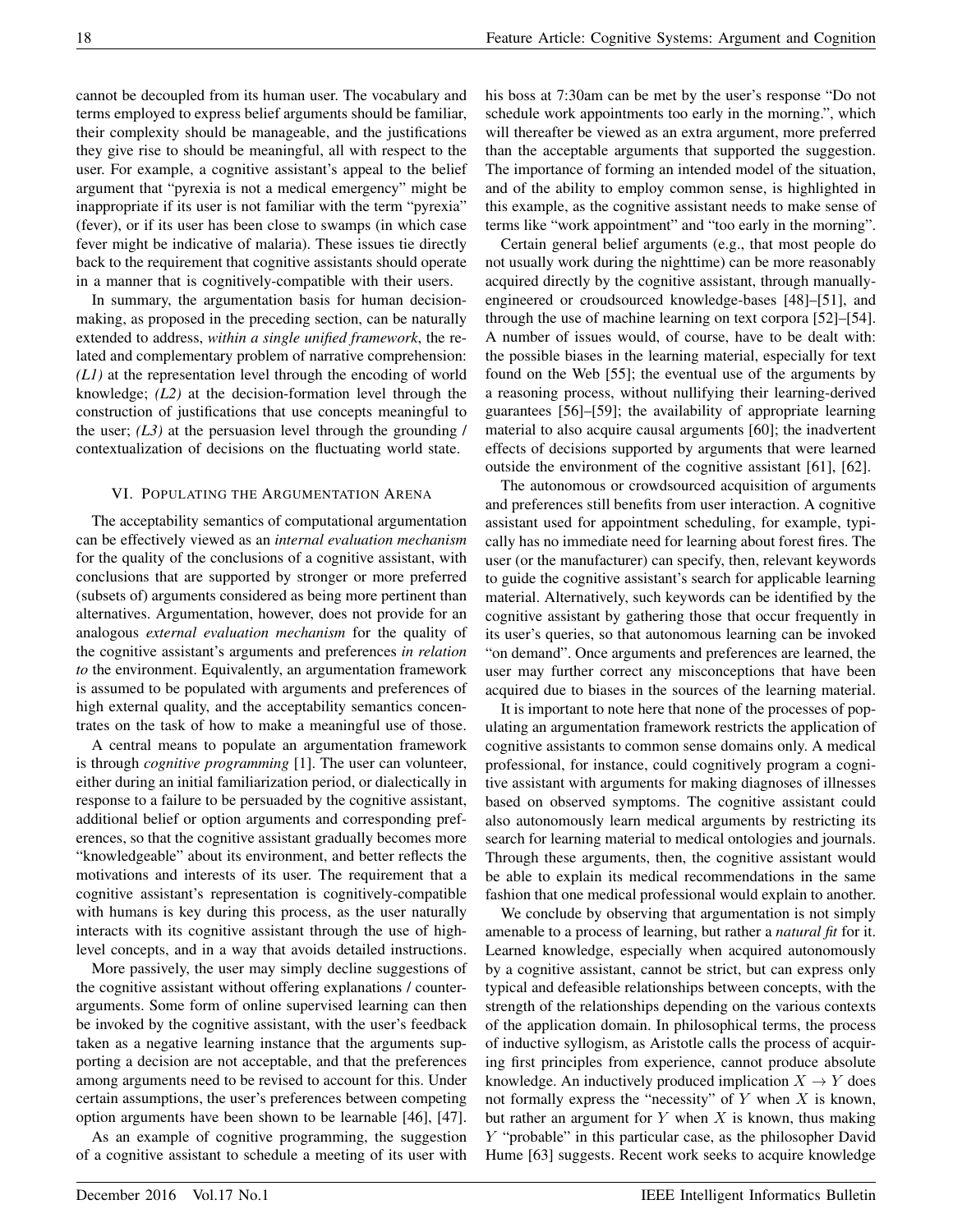that is directly expressible in the form of such arguments [64].

#### VII. TOWARDS A FUTURE OF COGNITIVE SYSTEMS

In its early days, Artificial Intelligence had sought to understand human intelligence and to endow machines with humanlike cognitive abilities. Since then, however, AI has evolved primarily as an engineering discipline, placing emphasis on the development of useful specialized tools, and effectively abandoning the scientific inquiry into what constitutes intelligent behavior. In a sense, then, cognitive systems embody a modern realization of the need to return to AI's scientific roots, while adopting the engineering goal of developing useful systems.

This paper has sought to argue that computational argumentation in AI can offer a principled basis for the development of cognitive systems for everyday tasks. We have discussed work from Psychology showing that human cognition is inherently argumentative, and we have demonstrated that computational argumentation naturally encompasses several salient features of everyday human cognition — contra to the prevalent (even if implicit) assumption that classical logic can serve this role.

Given this new logical foundation for cognitive systems, one could reasonably ask whether it would necessitate a novel computing architecture on which to be realized, much like the Von Neumann architecture realizes classical (Boolean) logic. A neural-symbolic architecture (see, e.g., the workshop series "NeSy: Neural-Symbolic Learning and Reasoning") could potentially serve this role, with excitatory and inhibitory links implementing supports and attacks within an argumentation framework. Such an architecture could also allow the utilization of modern advances in deep learning, integrating within the reasoning architecture the process of learning and revision.

The view of logic reasoning as capturing the "laws of human thought" has served AI and Computer Science well. With an eye towards the development of cognitive systems, we would posit that it would be equally serving to view computational argumentation as capturing the "laws of common sense thought".

#### ACKNOWLEDGMENTS

We would like to thank our colleagues, Irianna Diakidoy, Bob Kowalski, Hugo Mercier, Rob Miller, Pavlos Moraitis, Nikos Spanoudakis, Francesca Toni, and György Turán, for useful discussions and joint work on the topics of this paper.

#### **REFERENCES**

- [1] L. Michael, A. Kakas, R. Miller, and G. Turán, "Cognitive Programming," in *Proceedings of the 3rd International Workshop on Artificial Intelligence and Cognition*, 2015, pp. 3–18.
- [2] P. Langley, "The Cognitive Systems Paradigm," *Advances in Cognitive Systems*, vol. 1, pp. 3–13, 2012.
- [3] J. Evans, "Logic and Human Reasoning: An Assessment of the Deduction Paradigm," *Psychological Bulletin*, vol. 128, no. 6, pp. 978–996, 2002.
- [4] D. Kahneman and A. Tversky, "Subjective Probability: A Judgment of Representativeness," *Cognitive Psychology*, vol. 3, no. 3, pp. 430–454, 1972.
- [5] L. Rip, *The Psychology of Proof: Deductive Reasoning in Human Thinking*. MIT Press, 1994.
- [6] P. Johnson-Laird, "Rules and Illusions: A Critical Study of Rips's The Psychology of Proof," *Minds and Machines*, vol. 7, no. 3, pp. 387–407, 1997.
- [7] A. Kakas, F. Toni, and P. Mancarella, "Argumentation Logic," in *Proceedings of the 5th International Conference on Computational Models of Argument*, 2014, pp. 345–356.
- [8] P. Cheng and K. Holyoak, "Pragmatic Reasoning Schemas," *Cognitive Psychology*, vol. 17, no. 4, pp. 391–416, 1985.
- [9] G. Stoerring, "Experimentelle Untersuchungen üeber einfache Schlussprozesse," *Archiv fuer die gesammte Psychologie*, vol. 11, no. 1, pp. 1–127, 1908.
- [10] P. Johnson-Laird, *Mental Models*. Cambridge University Press, 1983.
- [11] P. Johnson-Laird and M. Steedman, "The Psychology of Syllogisms," *Cognitive Psychology*, vol. 10, no. 1, pp. 64–99, 1978.
- [12] P. Johnson-Laird and R. Byrne, *Deduction*. Lawrence Erlbaum Associates, 1991.
- [13] K. Stenning and M. van Lambalgen, *Human Reasoning and Cognitive Science*. MIT Press, 2008.
- [14] ——, "Reasoning, Logic, and Psychology," *WIREs Cognitive Science*, vol. 2, no. 5, pp. 555–567, 2010.
- [15] R. Kowalski, *Computational Logic and Human Thinking: How to Be Artificially Intelligent*. Cambridge University Press, 2011.
- [16] H. Mercier and D. Sperber, "Why Do Humans Reason? Arguments for an Argumentative Theory," *Behavioral and Brain Sciences*, vol. 34, no. 2, pp. 57–74, 2011.
- [17] S. Toumlin, *The Uses of Argument*. Cambridge University Press, 1958. [18] C. Perelman and L. Olbrechts-Tyteca, *The New Rhetoric: A Treatise on*
- *Argumentation*. University of Notre Dame Press, 1969.
- [19] J. Pollock, "Defeasible Reasoning," *Cognitive Science*, vol. 11, no. 4, pp. 481–518, 1987.
- [20] J. McCarthy, "Programs with Common Sense," in *Semantic Information Processing*. MIT Press, 1968, pp. 403–418.
- [21] C. Alchourrón, P. Gärdenfors, and D. Makinson, "On the Logic of Theory Change: Partial Meet Contraction and Revision Functions," *Symbolic Logic*, vol. 50, no. 2, pp. 510–530, 1985.
- [22] N. Rescher, *Dialectics: A Controversy-Oriented Approach to the Theory of Knowledge*. State University of New York Press, 1977.
- [23] P. Valesio, *Novantiqua: Rhetorics as a Contemporary Theory*. Indiana University Press, 1980.
- [24] A. Gardner, *An Artificial Intelligence Approach to Legal Reasoning*. MIT Press, 1987.
- [25] T. Gordon, *The Pleadings Game: an Artificial Intelligence Model of Procedural Justice*. Kluwer Academic Publishers, 1995.
- [26] R. Loui and J. Norman, "Rationales and Argument Moves," *Artificial Intelligence and Law*, vol. 3, no. 3, pp. 159–189, 1995.
- [27] P. Dung, "On the Acceptability of Arguments and its Fundamental Role in Nonmonotonic Reasoning, Logic Programming and n-Person Games," *Artificial Intelligence*, vol. 77, no. 2, pp. 321–357, 1995.
- [28] A. Kakas, R. Kowalski, and F. Toni, "Abductive Logic Programming," *Logic and Computation*, vol. 2, no. 6, pp. 719–770, 1992.
- [29] A. Bondarenko, F. Toni, and R. Kowalski, "An Assumption-Based Framework for Non-Monotonic Reasoning," in *Proceedings of the 2nd International Workshop on Logic Programming and Non-Monotonic Reasoning*, 1993, pp. 171–189.
- [30] T. Bench-Capon and P. Dunne, "Argumentation in Artificial Intelligence," *Artificial Intelligence*, vol. 171, no. 10–15, pp. 619–641, 2007.
- [31] I. Rahwan and G. Simari, *Argumentation in Artificial Intelligence*. Springer Publishing Company, 2009.
- [32] M. Lippi and P. Torroni, "Argumentation Mining: State of the Art and Emerging Trends," *ACM Transactions on Internet Technology*, vol. 16, no. 2, pp. 10:1–10:25, 2016.
- [33] F. Toni and P. Torroni, "Bottom-Up Argumentation," in *Proceedings of the 1st International Workshop on Theories and Applications of Formal Argumentation*, 2012, pp. 249–262.
- [34] T. Bench-Capon, "Persuasion in Practical Argument using Value-Based Argumentation Frameworks," *Logic and Computation*, vol. 13, no. 3, pp. 429–448, 2003.
- [35] N. Karacapilidis and D. Papadias, "Computer Supported Argumentation and Collaborative Decision Making: The HERMES System," *Information Systems*, vol. 26, no. 4, pp. 259–277, 2001.
- [36] L. Amgoud and H. Prade, "Using Arguments for Making and Explaining Decisions," *Artificial Intelligence*, vol. 173, no. 3–4, pp. 413–436, 2009.
- [37] A. Kakas, L. Amgoud, G. Kern-Isberner, N. Maudet, and P. Moraitis, "ABA: Argumentation Based Agents," in *Proceedings of the 8th International Workshop on Argumentation in Multiagent Systems*, 2011, pp.  $9 - 27$ .
- [38] A. Kakas and P. Moraitis, "Argumentation Based Decision Making for Autonomous Agents," in *Proceedings of the 2nd International Joint Conference on Autonomous Agents and Multiagent Systems*, 2003, pp. 883–890.